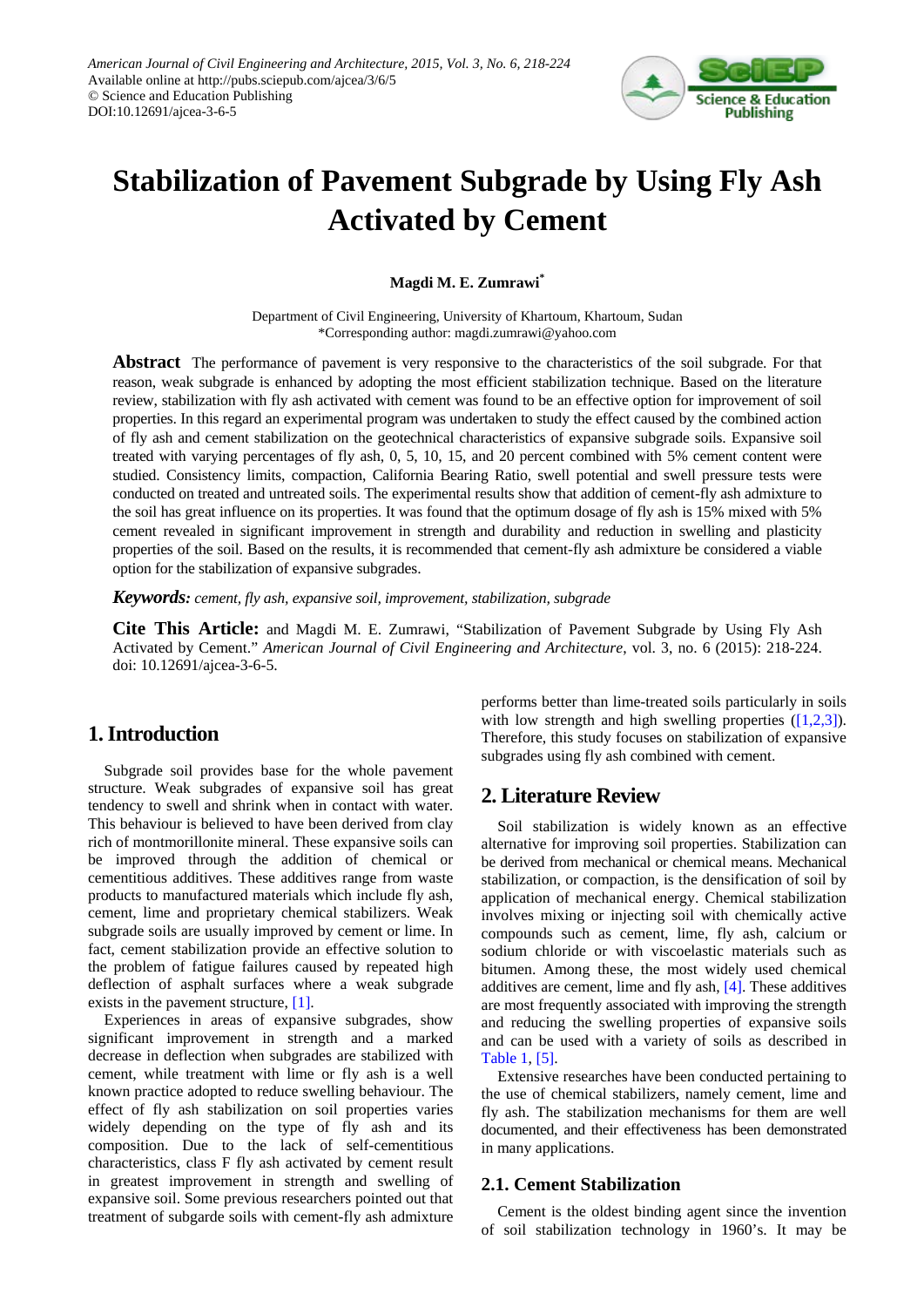considered as primary stabilizing agent or hydraulic binder because it can be used alone to bring about the stabilizing action required. Cement is used to stabilize a wide range of soils. Numerous types of cement are available in the market such as ordinary Portland cement, blast furnace cement, sulfate resistant cement and high alumina cement. Usually the choice of cement depends on type of soil to be treated and desired final strength. Normally the amount of cement used is small but sufficient to improve the engineering properties of the soil and further improved cation exchange of clay. Cement can be used to modify and improve the quality of the soil or to transform the soil into a cemented mass with increased strength and durability[, \[6\].](#page-5-3)

<span id="page-1-0"></span>

| Stabilizer             | Application                                                                                                                                  |
|------------------------|----------------------------------------------------------------------------------------------------------------------------------------------|
| <b>Portland Cement</b> | Generally used to stabilize well-graded granular materials and fine grained soils. Used mainly for strength and<br>stiffness stabilization.  |
| Lime                   | Used to stabilize high plastic clay soils in order to decrease plasticity, increase workability, reduce swell, and<br>increase strength.     |
| Fly ash                | A pozzolanic material that reacts with lime and is usually used in combination with lime or cement in soils that<br>have high plastic fines. |
| Lime-cement-fly ash    | Used successfully for stabilization of various types of soils such as base granular materials and subgrade soils.                            |

#### **2.1.1. Chemical Composition**

Portland cement is comprised of calcium-silicates and calcium-aluminates that hydrate to form cementitious products. According to ASTM [\[7\],](#page-5-4) the chemical composition of typical Portland cement is presented in [Table 2.](#page-1-1)

<span id="page-1-1"></span>

| Chemical component                                                                 | Percent     |
|------------------------------------------------------------------------------------|-------------|
| Alumina (Al2O3)                                                                    | $5 - 9\%$   |
| Silica (SiO2)                                                                      | $19 - 25%$  |
| Calcium oxide (CaO),                                                               | $60 - 64\%$ |
| Ferric Oxide (FeO).                                                                | $2 - 4%$    |
| Tri-calcium silicate (C3S), Di-calcium silicate<br>(C2S), Tetra-calcium aluminates | $5 - 9\%$ . |

**Table 2. Chemical composition of typical Portland cement**

#### **2.1.2. Stabilization Mechanism**

Strength gain in soils using cement stabilization occurs through the hydration, cation exchange, carbonation and pozzolanic reactions, [\[8\].](#page-5-5) Cement reaction is not dependent on soil minerals, and the key role is its reaction with water that may be available in any soil. This can be the reason why cement is used to stabilize a wide range of soils.

Hydration process: when water is added to cement, the hydration process begins. Cement hydration is relatively fast and causes immediate strength gain in stabilized soil, [\[8\].](#page-5-5) During the hydration process, free lime, Ca(OH)2 is produced. This free lime in the high pH environment has the ability to react pozzolanically with soil. The major cementitious products like calcium silicate hydrates and calcium aluminium hydrates are produced. These cementitious materials provide the bond between the mineral particles.

Cation exchange: when cement is added to a soil, some reactions between the free lime and the clay minerals take place. Some of them occur immediately while others are slow to occur. One of the early reactions is base-exchange (ion-exchange). Clay particles are usually negatively charged, with exchangeable ions of sodium, magnesium, potassium or hydrogen adsorbed on the surface. The strong positively charged ions of calcium present in

cement replace the weaker ions  $(Na+, Mg+2, K+$  or  $H+$ ), resulting in a preponderance of positively charged calcium ions on the surface of the clay particles. This in turns reduces the plasticity of the soil. The clay particles tend to agglomerate into large sized particles (flocculation), imparting friability to the mixture.

Pozzolanic reactions: After the above first stage reactions are complete, any additional quantity of cement will react chemically with the clay minerals. Cement contains the calcium and the silica required for the pozzolanic reactions to occur. Unlike lime stabilization, cement already contains the silica without needing to break down the clay mineral. Thus, cement stabilization is fairly independent of the soil properties. The aluminous and siliceous materials in the clayey soil will react with lime in the presence of water to form cementitious gels, which increase the strength and durability of the mixture. These pozzolanic reactions are slow and extend over a long period of time, several years in some instances.

Carbonation reaction: carbonation can occur when using cement stabilization. When cement is exposed to air, the cement will react with carbon dioxide from the atmosphere to produce a relatively insoluble calcium carbonate. Thus proper handling methods and expedited construction procedures should be employed to avoid premature carbonation of cement through exposure to air.

#### **2.1.3. Influencing Factors**

The factors that affect the performance of soil-cement mixture are cement content, soil type, compaction (i.e. moisture content and dry density), curing time and temperature [\(\[9,10\]\)](#page-5-6).

The goal of soil-cement mixture design is to find the lowest cement content that will produce a desired strength. The strength of treated soil usually increases with increasing amount of cement. Consoli et al [\[11\]](#page-5-7) emphasized that the addition of cement, even in small amounts, greatly improves the soil strength. The unconfined compression strength increased approximately linearly with an increase in the cement content. As observed by Davis et al [\[12\],](#page-6-0) increasing the cement content increased the measured unconfined compressive strength and the maximum strength value obtained at 5% cement dosage for all four soils investigated. Ingles and Metcalf [\[13\]](#page-6-1) indicated that strength gain of soil-cement mixtures increases linearly with cement content [\(Figure 1\)](#page-2-0).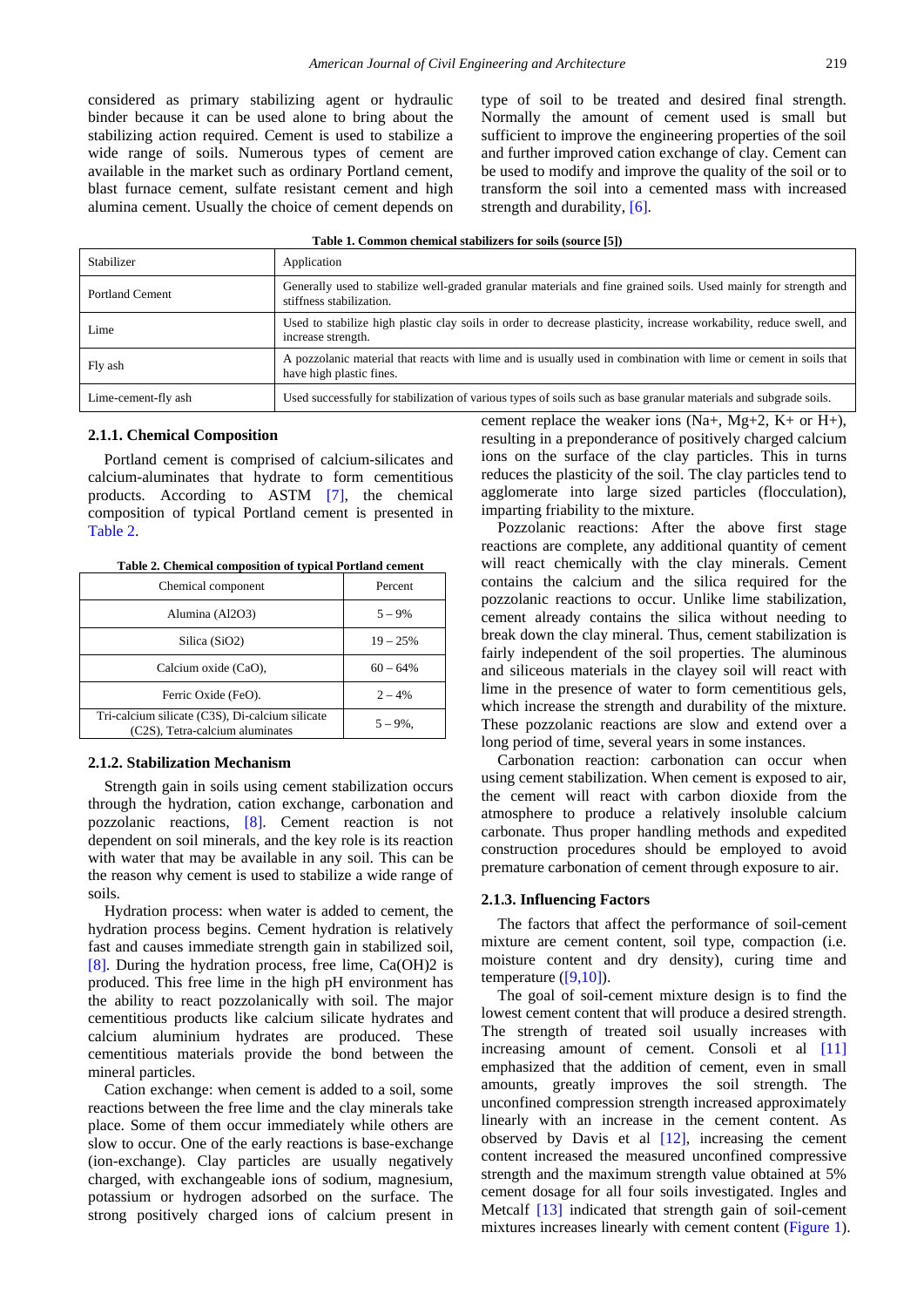<span id="page-2-0"></span>

**Figure 1.** Strength and cement content relationship for different type of soils (source [\[13\]\)](#page-6-1)

The type of soil has great influence on the soil strength as shown in [Figure 1.](#page-2-0) From this figure, it is observed that sandy gravel has higher strength than clay and uniform sand soils. If a soil contains too much organic matter, cement would not produce proper strength. Though Lambe et al  $[14]$  suggested that addition of 0.5 to 1% of sodium silicate, calcium chloride or alkali-metal compounds may improve the strength of soil cement mixture.

Density is another important parameter that affects stabilized soil strength. In general, the higher the density, the higher the strength is expected. The rate of strength gain increased with an increase in the dry density of the compacted soil-cement mixture, indicating that the effectiveness of the cement is greater in more compacted mixtures. Moreover, for a given dry density, the variation in moisture content affected the strength of the soilcement mixture. Generally, an increase in strength is observed with increasing moisture content until a maximum value is reached, after which the strength decreases. It appears that this effect of moisture content varies with the cement content, [\[11\].](#page-5-7)

It was shown by Miura et al. [\[15\]](#page-6-3) that the primary factor governing the behavior of cement-stabilized soil is the water-cement ratio. The water-cement ratio is defined as the ratio of moisture content of the soil to the cement content, with both the moisture content and cement content expressed in terms of dry weight of soil. Their study results indicated that increasing water-cement ratio produced decreasing strength of the cement-stabilized soil.

<span id="page-2-1"></span>

**Figure 2.** Relationship between 28-day Unconfined Compression Strength and Water-Cement Ratio (sourc[e \[16\]\)](#page-6-4)

Geiman [\[16\]](#page-6-4) reported that the water–cement ratio of cement-stabilized soil had the dominant influence on unconfined compression strength and durability of stabilized samples tested (see [Figure 2\)](#page-2-1). In this figure, the relationship can be used to predict the amount of cement needed to achieve a desired strength.

Also curing temperature and curing time are importance factors that influence soil strength (see [Figure 3\)](#page-2-2). Accordingly, many mixture design procedures involve molding and curing specimens at varying cement contents until the lowest cement content which provides the required strength is achieved.

<span id="page-2-2"></span>

**Figure 3.** Influence of curing time and temperature on strength (source [\[13\]\)](#page-6-1)

## **2.2. Fly Ash Stabilization**

Fly ash has historically been used in concrete and soil stabilization. Fly ash is a by-product material from burning coal during power generation, while lime and Portland cement are manufactured materials. As with other by-products, the properties of fly ash can vary significantly depending on the source of the coal and the steps followed in the coal burning process.

These by-products can broadly be classified into class C (self-cementing) and class F (non-self cementing) fly ash based on AASHTO [\[17\]](#page-6-5) and ASTM [\[7\].](#page-5-4) Class C fly ash contains a substantial amount of lime, CaO, but almost all of it is combined with glassy silicates and aluminates. Therefore upon mixing with water, a hydration reaction similar to that which occurs in the hydration of Portland cement occurs. As with Portland cement, this hydration reaction produces free lime which can react with other unreacted pozzolans, silicates and aluminates, available within the fly ash to produce a pozzolanic reaction, or it may react pozzolanically with soil silica and/or alumina. Class F ash, on the other hand, contains very little lime and the glassy silica and/or alumina exists almost exclusively as pozzolans. Therefore, activation of these pozzolans requires additives such as Portland cement or lime, which provide a ready source of free lime. The hydration or "cementitious" reactions and the pozzolanic reactions that occur when fly ash is blended with water form the products that bond soil grains or agglomerates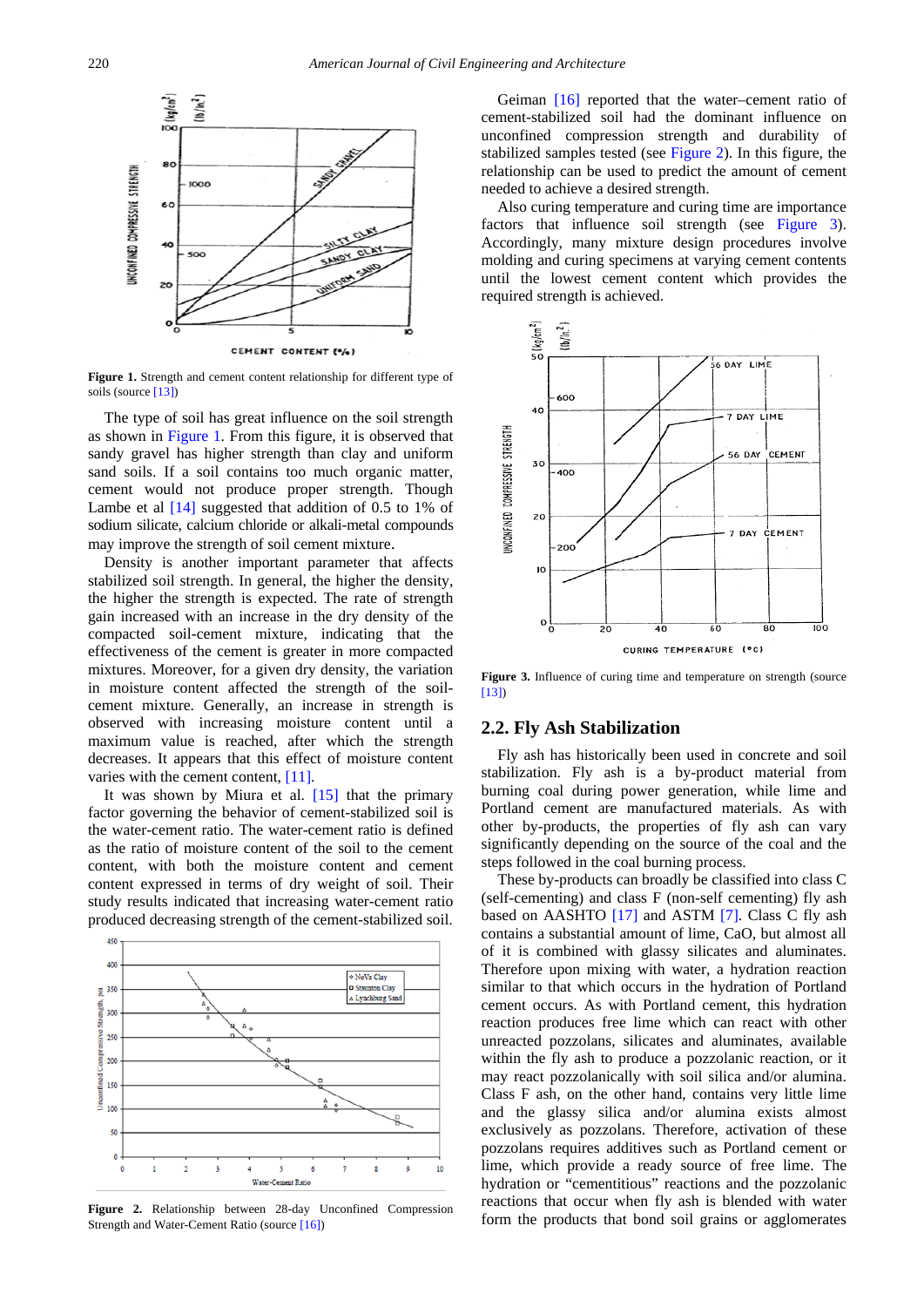together to develop strength within the soil matrix. As discussed previously, maintenance of a high system pH is required for long term strength gain in fly ash-soil mixtures.

Arora and Aydilek [\[18\]](#page-6-6) who investigated the use of Class F fly ash amended soil–cement or soil–lime as base layers in highways. He stated that Class F fly ash cannot be used alone in soil stabilization applications as it is not self-cementing. An activator such as Portland cement or lime must be added to produce cementitious products often called pozzolan stabilized mixtures. The developed mixture must possess adequate strength and durability, should be easily compacted, and should be environmentally friendly. Roadways have a high potential for large volume use of the fly ash stabilized soils. According to ASTM [\[7\],](#page-5-4) the chemical compositions of typical fly ash are given i[n Table 3.](#page-3-0)

| Table 3. Chemical Compositions of Typical Fly Ash (source [17]) |
|-----------------------------------------------------------------|
|                                                                 |

<span id="page-3-0"></span>

|                                                | Typical Fly ash    |         |
|------------------------------------------------|--------------------|---------|
| Chemical component                             | Class <sub>C</sub> | Class F |
| Silica (Si $O2$ )                              | 40                 | 55      |
| Alumina $(Al_2O_3)$                            | 16                 | 26      |
| Ferric oxide (Fe <sub>2</sub> O <sub>3</sub> ) | 6                  | 7       |
| Calcium oxide (CaO)                            | 24                 | 9       |
| Magnesium oxide (MgO)                          | 2                  | 2       |
| Sulfate oxide $(SO_3)$                         | 3                  |         |
| Loss of ignition (LOI)                         | 6                  | 6       |

## **2.3. Cement-Fly Ash Stabilization**

The concept of chemical stabilization is most frequently associated with improving the strength and swelling properties of expansive soils. Due to the lack of selfcementitious characteristics, class F fly ash activated by cement. Therefore, altering the properties of expansive subgrade soils by means of cement and fly ash stabilizers is more effective form of durable stabilization.

Soil stabilization occurs when a significant reaction takes place. This reaction can be due to hydration of calcium-silicates and/or calcium aluminates in Portland cement or fly ash or due to pozzolanic reactivity between free lime and soil pozzolans or added pozzolans. The strength improvement can be much higher when compared to the strength of the untreated soil. Therefore, this study focuses on key factors associated with stabilizing expansive soils using cement-fly ash stabilizer.

The cementitious reactions and pozzolanic reactions that occur in fly ash stabilized soils vary widely depending on the type of fly ash and its composition. Normally, class C fly ashes react rapidly upon hydration. However, class F fly ashes activated with lime or Portland cement produce substantially slower reactions than Portland cement – soil blends.

The potential and efficiency of adding fly ash into cement-admixed clay were studied by means of a series of unconfined compression strength and physical tests, [\[19\].](#page-6-7) From their investigation, it is confirmed that, with suitable cement content, this fly ash could be successfully added into soil cement to enhance both strength and physical characteristics. The strength of cement-fly ash admixed clay at high water content increased with increasing amount of cementitious material content and duration of the curing time and decreased with increasing water content. The efficiency of fly ash depended on the portion of cement, fly ash, and water content in mixtures.

Lo and Wardani [\[20\]](#page-6-8) who experimentally studied the mechanical behavior of a weakly cemented silt. The cementing agent was cement and fly ash slurry, and the samples so formed were slightly cemented. They pointed out that the cemented soils were initially less dilatant than their respective parent soils but eventually became more dilatant than the parent soils.

According to Kaniraj and Havanagi [\[21\],](#page-6-9) the unconfined compression strength (UCS) of a fly ash-soil mixture increases due to addition of cement. Depending on the type of the mixture and curing period, the increase in UCS caused by the combined action of cement and fly ash is either more than or nearly equal to the sum of the increase caused by them individually.

## **3. Laboratory Investigation**

The laboratory testing program was undertaken to achieve the objectives of the study. Laboratory tests were conducted on natural soil and treated soil with cement-fly ash admixture. Expansive soil stabilized with varying percentages of fly ash, 5, 10, 15, and 20 percent combined with a constant cement content of 5% were investigated to determine their influence on engineering properties of the soil. The laboratory tests to get these properties were carried out in accordance with BS [\[22\].](#page-6-10)

## **3.1. Materials Used**

The materials used in the study include expansive soil, fly ash and cement. Expansive soil sample was collected from Almenshia in Khartoum, Sudan. The soil taken was air dried and pulverized to pass through 425 microns sieve and then oven dried before testing. The physical properties of the soil used are presented in [Table 4.](#page-3-1)

<span id="page-3-1"></span>

| <b>Table 4. Properties of expansive soft used</b> |           |  |
|---------------------------------------------------|-----------|--|
| Property                                          | Value     |  |
| Sand                                              | 18        |  |
| Silt                                              | 19        |  |
| Clay                                              | 63        |  |
| Specific gravity                                  | 2.72      |  |
| LL                                                | 55        |  |
| PI                                                | 30        |  |
| <b>USCS</b>                                       | <b>CH</b> |  |
|                                                   |           |  |

**Table 4. Properties of expansive soil used**

The Fly ash used for this research was obtained from thermal power generation station in Khartoum North. This fly ash is classified as class "F" type. It was added to expansive soil in varying percentages of 5%, 10%, 15%, and 20% by weight. The cement used for the study is Ordinary Portland Cement (OPC) which was purchased from the market. Based on literature review, the cement is used to activate the fly ash and is added at a constant content of 5%.

## **3.2. Testing Procedures**

Initially the properties of natural soil were determined. The soil was then stabilized with cement-fly ash. The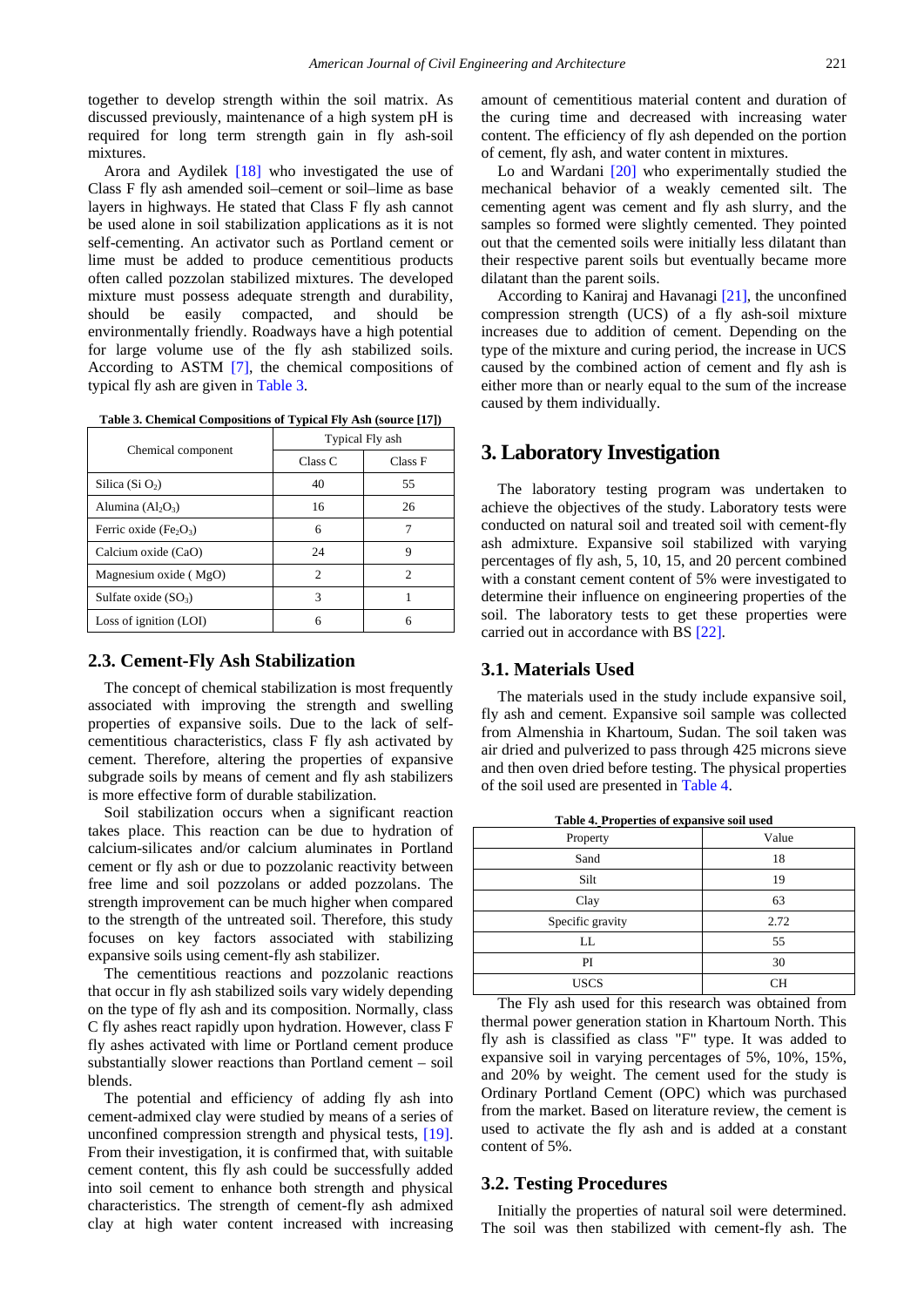amount of fly ash for stabilization is taken in the proportions of 5%, 10%, 15%, and 20% by dry weight of soil and the amount of cement was taken fixed at 5% by dry weight of soil. Using these proportions, mix samples were prepared as given below and a set of laboratory tests were performed to determine the index properties, swelling and CBR values of both natural soil and mixed proportion samples. The laboratory tests conducted on the treated expansive soil include; grain size analysis, Atterberg's limits, compaction, soaked CBR and swell potential and swell pressure tests. Mix Proportion Samples of soil, Fly ash and cement used for Stabilization are:

- 1. Natural soil.
- 2. Soil +5% Fly ash +5% Cement.
- 3. Soil +10% Fly ash +5% Cement.
- 4. Soil +15% Fly ash +5% Cement.
- 5. Soil +20% Fly ash +5% Cement.

## **4. Results and Discussion**

The experiments results are presented and discussed here in this section. It is observed that the addition of cement-fly ash stabilizing agent has improved the soil properties.

## **4.1. Soil Consistency**

The variation in soil consistency properties such as liquid limit, plastic limit and plasticity index of the expansive soil treated with cement-Fly ash is presented in [Figure 4.](#page-4-0) From this figure, it is clearly observed that as the percentage of fly ash (with constant cement 5%) increases there is gradual decrease in liquid limit and plasticity index. Also there is increase for plastic limit values with addition of cement-fly ash as shown in [Figure 4.](#page-4-0)

<span id="page-4-0"></span>

**Figure 4.** Effect of cement-fly ash on soil consistency

#### **4.2. Swelling Characteristics**

The swelling characteristics namely swell potential and swell pressure for the soil samples mixed with cement-fly ash are shown in [Figure 5](#page-4-1) and [Figure 6.](#page-4-2) The tests results show that the swell potential and swell pressure values were decreasing significantly from 18.7 to 4.5% and from 175 to 75 KPa respectively with increased proportion of fly ash combined with 5% cement. As observed from [Figure 5](#page-4-1) and [Figure 6](#page-4-2) that addition of 5% fly ash with 5% cement is causing around 60% reduction in swell potential and swell pressure. This reduction in the swelling characteristics can be attributed to the flocculation and cementation effects developed on addition of cement-fly ash.

<span id="page-4-1"></span>

**Figure 5.** Effect of Cement-Fly ash on Swell Potential

<span id="page-4-2"></span>

**Figure 6.** Effect of cement-Fly ash on Swell Pressure

#### **4.3. Compaction Characteristics**

The compaction characteristics as described by Maximum Dry Density (MDD) and Optimum Moisture Content (OMC) for soil samples stabilized with cementfly ash are shown in [Figure 7](#page-4-3) and Figure8. From these figures, the MDD show peak values at 5% and 15% fly ash (mixed at 5% cement). It is observed, MDD increased and OMC decreased with increasing fly ash content. At 15% fly ash content, the MDD of untreated soil increased by about 7%, and OMC decreased by about 15%. This result indicates that addition of cement-fly ash has significant effect on compaction characteristics.

<span id="page-4-3"></span>

**Figure 7.** Effect of Cement-Fly ash on Maximum Dry Density (MDD)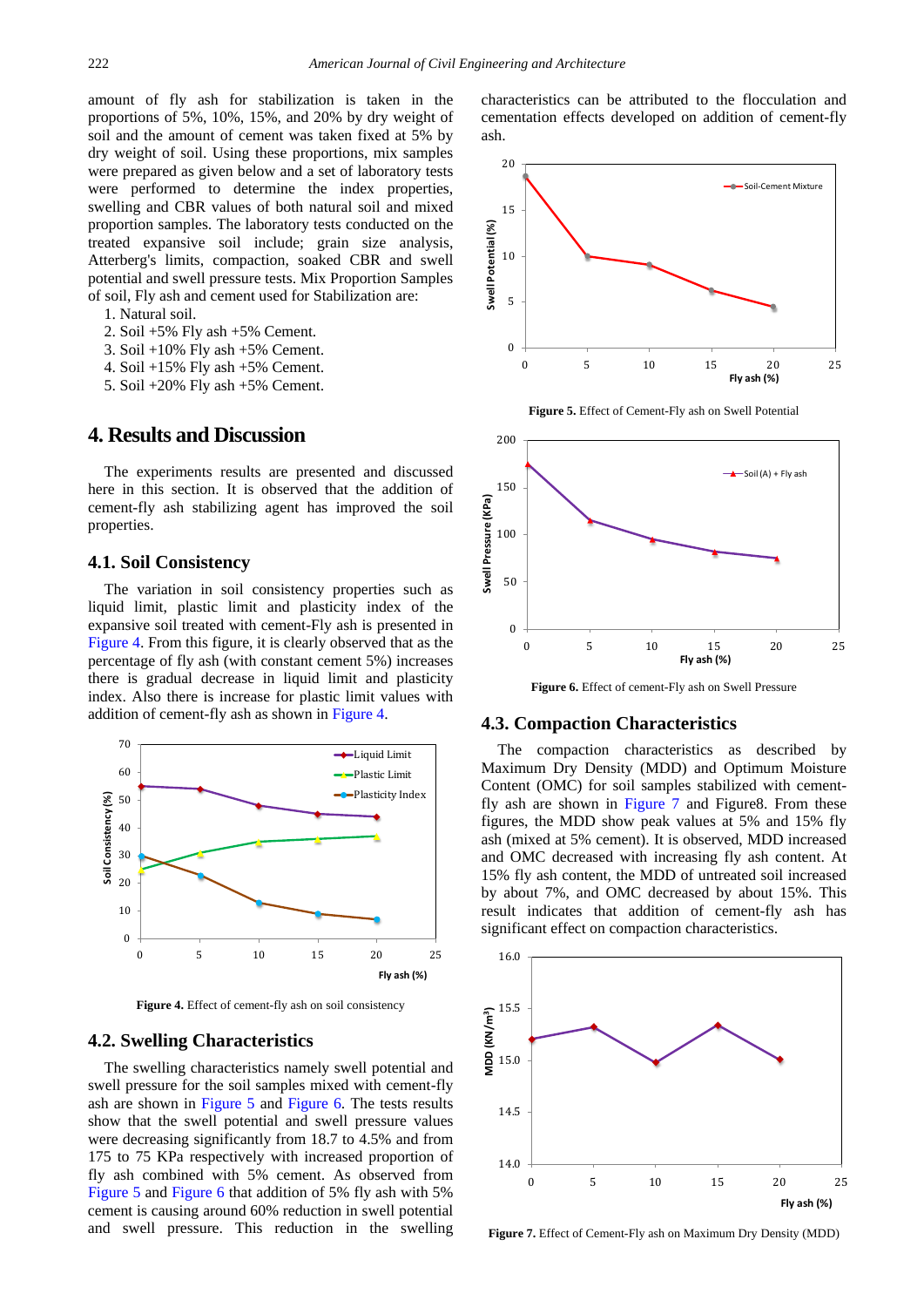

**Figure 8.** Effect of Cement-Fly ash on Optimum Moisture Content

## **4.4. Soaked CBR**

The variation of soaked CBR of the soil stabilized with cement-fly ash is presented in Fig. 9. From this figure, it is clearly noticed that the soil shows great increase in the CBR with 5% Fly ash combined with 5% cement and thereafter, further addition of fly ash is causing gradual change in variation of CBR. The great improvement in CBR occurred initially at 5% fly ash with 5% cement about 90%. Also, it is noticed that at 5% Fly ash, the CBR value is about 17 times higher as compared to untreated soil. The peak CBR values are noticed at 5% and 15% Fly ash. The soils stabilized beyond 15% of Fly ash onwards, the CBR values are coming down. This improvement in CBR may be attributed to change of soil structure from dispersed to flocculate.



**Figure 9.** Effect of cement-fly ash on soaked CBR

## **5. Conclusion**

An experimental study was carried out to investigate the effect of fly ash activated by cement on the geotechnical characteristics of expansive soils with reference to their use as pavement subgrade. The following are the main conclusions drawn from this study:

• Fly ash combined with cement is an effective agent of soil stabilization, based on the results observed and literature reviewed. In this study, expansive soil was treated with varying percentages of fly ash, 0, 5, 10, 15, and 20 percent combined with a fixed cement content of 5% to investigate their effect on geotechnical characteristics.

- The native swelling values for the expansive soil were lowered dramatically with cement-fly ash stabilizer. The swell potential and swell pressure values decreased from 18.7 to 4.5% and from 175 to 75 KPa respectively with increased percentage of fly ash combined with 5% cement. It is observed that addition of 5% fly ash with 5% cement is causing great reduction in swell potential and swell pressure about 60% and then decreased at slow rate for further addition of fly ash.
- Significant strength improvements were observed for soil treated with cement-fly ash admixture. Most of the strength gains over the soaking period, suggesting that stabilization reactions and strength gains were ongoing. Cement-treated soil may be experiencing the formation of additional inter-particle bonds over time, while most of the fly ash stiffness gains were achieved very early in the curing process with little additional gains over time.
- For 5% cement content, the soaked CBR increased with increasing in fly ash till a 15% fly ash, then decreased gradually. The major improvement in CBR occurred at 5% fly ash mixed with 5% cement and thereafter, further addition of fly ash is causing gradual change in CBR values.
- From the results, it is clearly understood that there is a great improvement in strength and a marked reduction in swelling of expansive soils treated with 5% cement and 15% fly ash. Hence, 5% cement with 15% fly ash can be effectively adopted in stabilization of expansive soils as road pavement without much cost.

## **References**

- <span id="page-5-0"></span>[1] Bell, F.G, *Engineering treatment of expansive soils*. Chapman and Hall, London, 1993.
- [2] U.S. Army, *Soil stabilization for pavement (Em-1110 – 3 – 137)*. United States Army Corps of Engineers, Washington, D.C, 1984.
- [3] Mowafy, Y.M., Baurer, G.R. and Sakeh, F.H, "Treatment of expansive soils: A laboratory study," *Transportation Research Record, No. 1032*, Transportation Research Board, 1985, 34-39.
- <span id="page-5-1"></span>[4] Petry, T.M. and Little, D.N, "Review of Stabilization of Clays and Expansive Soils in Pavement and Lightly Loaded Structures-History, Practice and Future," *Journal of Materials in Civil Engineering*, 2002, Vol. 14, No. 6.
- <span id="page-5-2"></span>[5] Budge, A.S. and Burdorf, M.J, "Subgrade Stabilization ME Properties Evaluation and Implementation," *Final report, Center for Transportation Research and Innovation Minnesota State University*, Mankato, 2012.
- <span id="page-5-3"></span>[6] Kowalski, T.E, Starry, D.W. and America, J. W, "Modern soil stabilization techniques," *Annual conference of the Transportation Association of Canada*, 2007, 1-16.
- <span id="page-5-4"></span>[7] ASTM. *Annual Book of ASTM Standards*. Section 4, Vol. 4.02, 4.08 and 4.09, West Conshohocken, 2003.
- <span id="page-5-5"></span>[8] Little, D.N., Males, E.H., Prusinski, J.R. and Stewart, B, "Cementitious Stabilization," *79th Millennium Rep. Series*, Transportation Research Board, Washington, D. C, 2000.
- <span id="page-5-6"></span>[9] Scott, R.F. and Schoustra, J.J. *Soil mechanics and engineering*. McGraw Hill Book Company, New York, 1968.
- [10] Venkatramaiah, C. *Geotechnical engineering*. New Age International Publishers, New Delhi, India, 2006.
- <span id="page-5-7"></span>[11] Consoli, N.C, Fappa, D, Festugato, L. and Deineck, K.S, "Key Parameters for Strength Control of Artificially Cemented Soils, *Journal Geotechnical and Geo-environmental Eng.*, 133(2), 2007, 197-205.